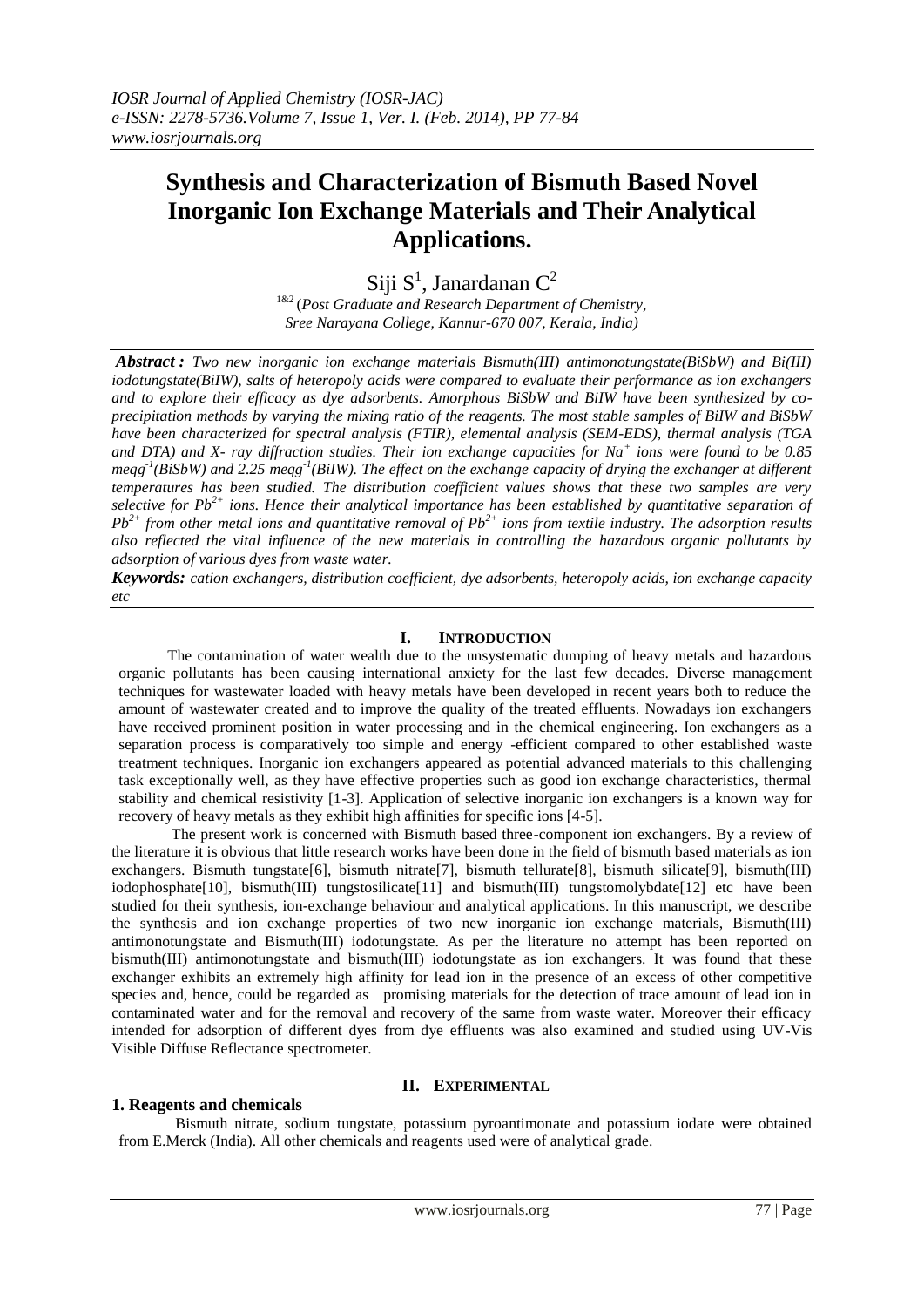## **2. Instrumentation**

pH measurements were performed using an ELICO LI613 pH meter. Spectrophotometry was done on a UV- Visible Spectrophotometer model JASCO V660 with diffuse reflectance accessory (integrated sphere). IR studies were made using an FTIR spectrometer model Thermo Nicolet Avtar370and thermogram was run on Perkin Elmer Diamond TG/DTA Analyzer. X-ray diffractometer BrukerAXS D8 Advance for X-ray diffraction studies and an electric temperature controlled shaker was used for shaking. Chemical composition was determined using EDS. A glass column was used for column operations

## **3. Synthesis of the exchanger**

Different samples of BiSbW and BiIW were prepared by adding 0.1M Bismuth nitrate solution to a mixture of 0.05M sodium tungstate solution and 0.05M potassium pyroantimonate solution and to a mixture of 0.05M sodium tungstate solution and 0.05M potassium iodate solution respectively in different volume ratios with intermittent shaking of the mixture and keeping the pH at 1.0 as given in table 1 and 2.The precipitates were filtered, washed with deionized water and dried. The exchangers were then converted in to the  $H^+$  form by treating with 1M nitric acid for 24 hrs with occasional shaking and intermittent changing of acid. Then the samples were washed with deionized water to remove the excess acid, dried and sieved to obtain particles of 60- 100 mesh.

## **3.1. Ion exchange capacity**

The IEC of the material was determined by the column process [13]; 1.0 g of the exchanger  $(H^+$  form) was packed in a glass column of 1.1cm diameter. The H<sup>+</sup> ions were eluted by adding 100ml of 1M sodium chloride solution. The effluent was collected and titrated against standard sodium hydroxide solution. The exchange capacity in meq/g was calculated using the formula:

$$
\text{IEC} = \frac{av}{w}
$$

Where 'a' is the molarity, 'v' is the volume of alkali used during titration and 'w' is the weight of the exchanger taken.

## **3.2. pH titration**

Topp and Pepper method [14] was used for pH titration using NaOH/NaCl, KOH/KCl systems. 0.5g of exchanger was equilibrated with varying amounts of metal chloride and metal hydroxide solutions. After equilibrium the pH of each solution was measured and plotted against milliequivalents of OH ions.

## **3.3. Chemical stability**

The chemical stability of the exchanger was assessed in mineral acid like HCl,  $HNO<sub>3</sub>$ , and  $H<sub>2</sub>SO<sub>4</sub>$ , bases like NaOH and KOH and organic solvents like acetic acid, acetone, ethanol and diethyl ether. For this 500mg of the exchanger was kept separately in 50ml of different solvents at room temperature for 24 hours. The change in colour and weight were noted.

## **3.4. Effect of temperature**

The effect of temperature on ion exchange capacity was studied by heating several 1g sample of the exchanger at different temperatures for three hours in an air oven and  $Na^+$  ion exchange capacity in meq  $g^{-1}$  was determined by the column method after cooling them to room temperature.

## **3.5. Distribution studies**  $(K_d)$

Distribution studies were carried out for various metal ions in demineralised water by batch process. In this process 100mg of the dry exchanger in  $H^+$  form were equilibrated with 20ml of different metal ion solutions and kept for 24 hours at room temperature. The determination before and after equilibrium were carried out volumetrically using EDTA as the titrant. The  $K_d$  values as depicted in Fig.7, were obtained by the formula:

$$
K_d = \frac{I-F}{F} \times \frac{v}{w}
$$

Where 'I' is the initial volume of EDTA used, 'F' is the final volume of EDTA used; 'V' is the volume of the metal ion solution and 'W' is the weight of the exchanger.

## **3.6. Binary separations**

Separations of some metal ions of analytical utility were achieved on the column of the exchangers by knowing the effect of electrolyte concentration on distribution coefficients. This was studied by equilibrating known amount of exchanger with metal ion solution in electrolytes of varying concentrations (0.1 M, 0.01 M,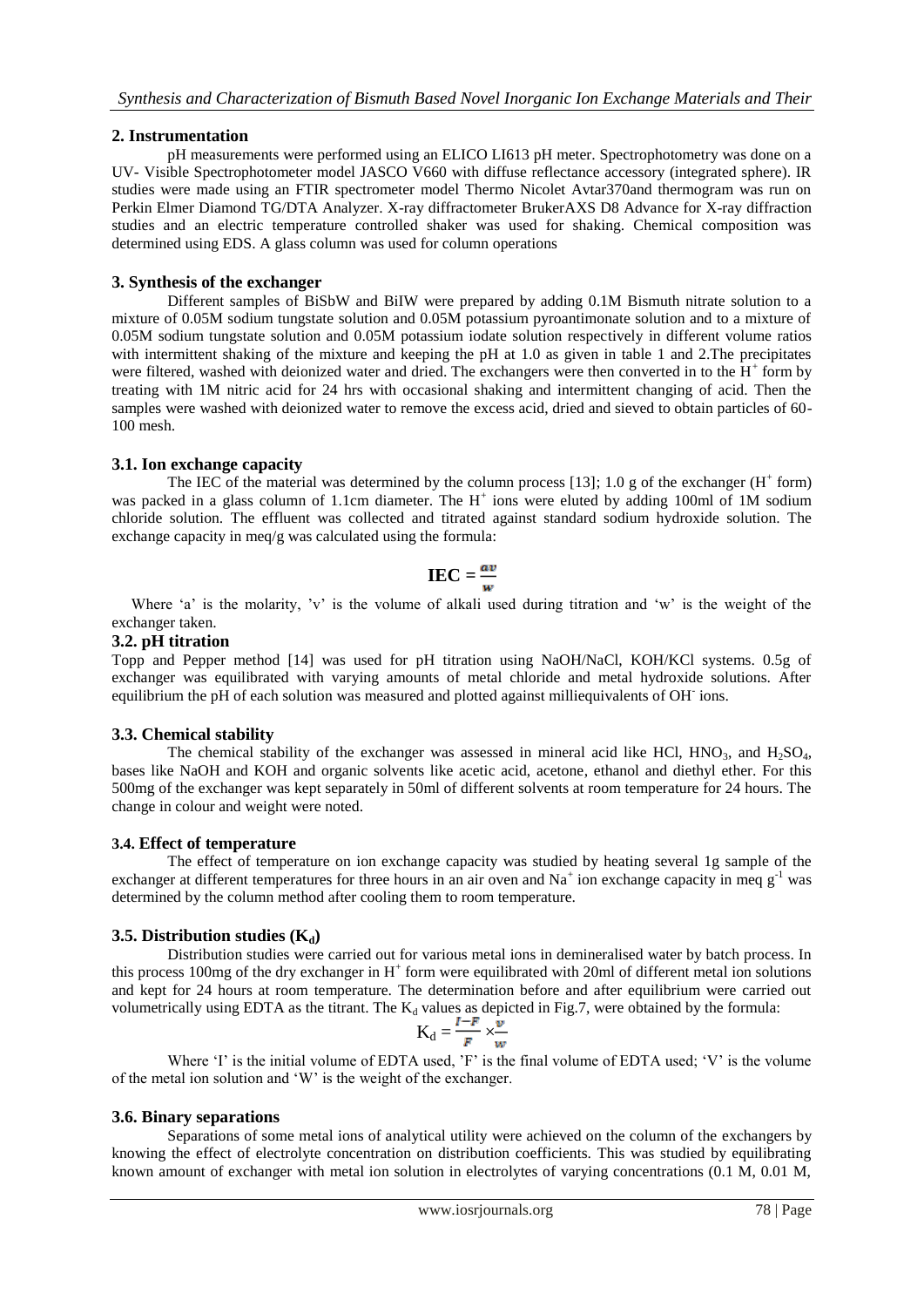0.001 M  $NH_4NO_3$  (AN) and  $HNO_3$  (NA)). The column (30cm x 0.69cm internal diameter) on which the separations were to be carried out was filled uniformly with the exchanger (5g). First of all distilled water was added to pack the granules so that no air bubbles get stuck. Then the mixture of the metal ion solutions of concentration about 0.005 M (10 ml) was slowly added. The process was repeated for maximum sorption. The exchanged metal ions were eluted using suitable eluent. The rate of flow in all separations was 0.2 ml per minute. The concentration of metal ion in the solution was determined by collecting known volume of effluent at regular intervals. Binary separations were carried out on the column.

#### **3.5. Recovery of lead from textile wastewater**

Samples of waste water were collected from various textile industries. The waste water samples were filtered first to remove suspended particle and then neutralised. The solution was decolourised using charcoal. The samples thus obtained were used to separate and recover the heavy metal present in it. The ion exchange materials having greater selectivity towards lead metal ions were packed in a column, 100 ml of the sample was passed through the column and repeated 3-4 times using effluent collected at the bottom. This was for the maximum uptake of cations. The flow rate was maintained at 0.2ml per minute. Varying concentrations of  $NH<sub>4</sub>NO<sub>3</sub>$  and  $HNO<sub>3</sub>$  as eluents were used to elute the metal ions completely from the cation exchanger column and then determined titrimetrically with standard EDTA solution.

#### **3.6. Adsorption of dyes**:

Aqueous solution of methyl orange (MO) and methylene blue (MB) (20 ml, 20ppm) were equilibrated separately with 300mg of exchanger for 24 h. The sample solutions were then filtered and centrifuged to remove the adsorbent prior to analysis. Absorbance was recorded before and after equilibration with a UV-Visible Diffuse Reflectance spectrometer at the absorption maximum of each dye (MO (463nm) and MB (665nm)).

## **III. Results And Discussion**

#### **1. BiSbW and BiIW as inorganic cation exchange materials.**

BiSbW and BiIW appear to be potential ion exchangers having good ion exchange capacity (IEC). Table 1&2 describes the preparation and properties of the materials. For BiSbW, sample BiSbW-6 and for BiIW, sample BiIW-4 were chosen for detailed studies due to their higher IEC and chemical stability.

 The energy dispersive spectrometry (EDS) was used to identify the elements exist in the prepared sample by taking a selective portion of SEM image in the form of peaks of spectrum. The composition of the BiSbW and BiIW was found as Bi: Sb: W; 1:1.4:1.01 and Bi: I: W; 1.8: 1.4: 1

The pH titration curve (Fig. 1) shows that the ion exchange materials release  $H^+$  ions easily on addition of NaCl and KCl solution to the system in neutral medium, which is indicated by a pH value ~3.5of the solution. As the volume of NaOH added to the system is increased, more OH-ions are consumed suggesting in the increase of the rate of ion exchange in basic medium due to the removal of  $H^+$  ions from the external solution. Further, the titration curve showed a bifunctional behavior of the exchangers. The IEC calculated from the titration curve is in close agreement to those obtained by the column method.

 The effect of heating on IEC of BiSbW has been compared with that of similarly treated BiIW. It is apparent from Fig. 2 that even though the BiIW has the highest IEC, the retention of IEC was higher for BiSbW as the samples were dried at 50  $\degree$ C and this trend follows up to 300  $\degree$ C. This indicates the thermal stability of BiSbW as contrast to BiIW.

The materials were found to be stable in 1.0M HCl,  $HNO<sub>3</sub>, H<sub>2</sub>SO<sub>4</sub>$  and in 0.1M solutions of KOH and NaOH. The materials were also reasonably stable in organic solvents like methanol, ethanol, acetone, carbon tetrachloride, diethyl ether etc.

 The TGA of BiSbW (Fig. 3a) indicates the presence of hydrated water which is lost up to 95°C. A gradual weight loss observed up to  $370^{\circ}$ c is due to the condensation of exchangeable hydroxyl groups which is the usual behavior of inorganic ion exchangers [15, 16]. After that no sharp change in weight indicates the stability of the compound. The total weight loss up to  $900^{\circ}$ C is only 13%.

 The thermogram of BiIW (Fig. 3b) reveals some remarkable information. The external water molecules are lost up to 180  $^{\circ}$ C as indicated by the first weight loss of 7.74%. Further, a gradual loss of weight of Ion exchanger was attributed to the condensation of  $IO_3$  group in to  $I_2O_5$  [17, 18]. The decrease in IEC on increasing temperature is due to the conversion of  $IO_3$  into  $I_2O_5$ . Beyond 500 °C, the weight becomes constant owing to the formation of metal oxide.

 To assist the advance characterization of the materials, their FTIR studies (Fig. 4) were performed at room temperature. The strong and broad band in the region 3600-3000 cm<sup>-1</sup> present in two materials may be assigned to interstitial water molecule and OH group [19, 20]. A weak band in the region 2360 cm<sup>-1</sup> common to both spectrums was due to deformation vibration of the coordinated water molecule. Another strong and sharp peak with maximum at 1619 cm<sup>-1</sup>may be due to H-O-H bending and band at 1383 cm<sup>-1</sup> was due to deformation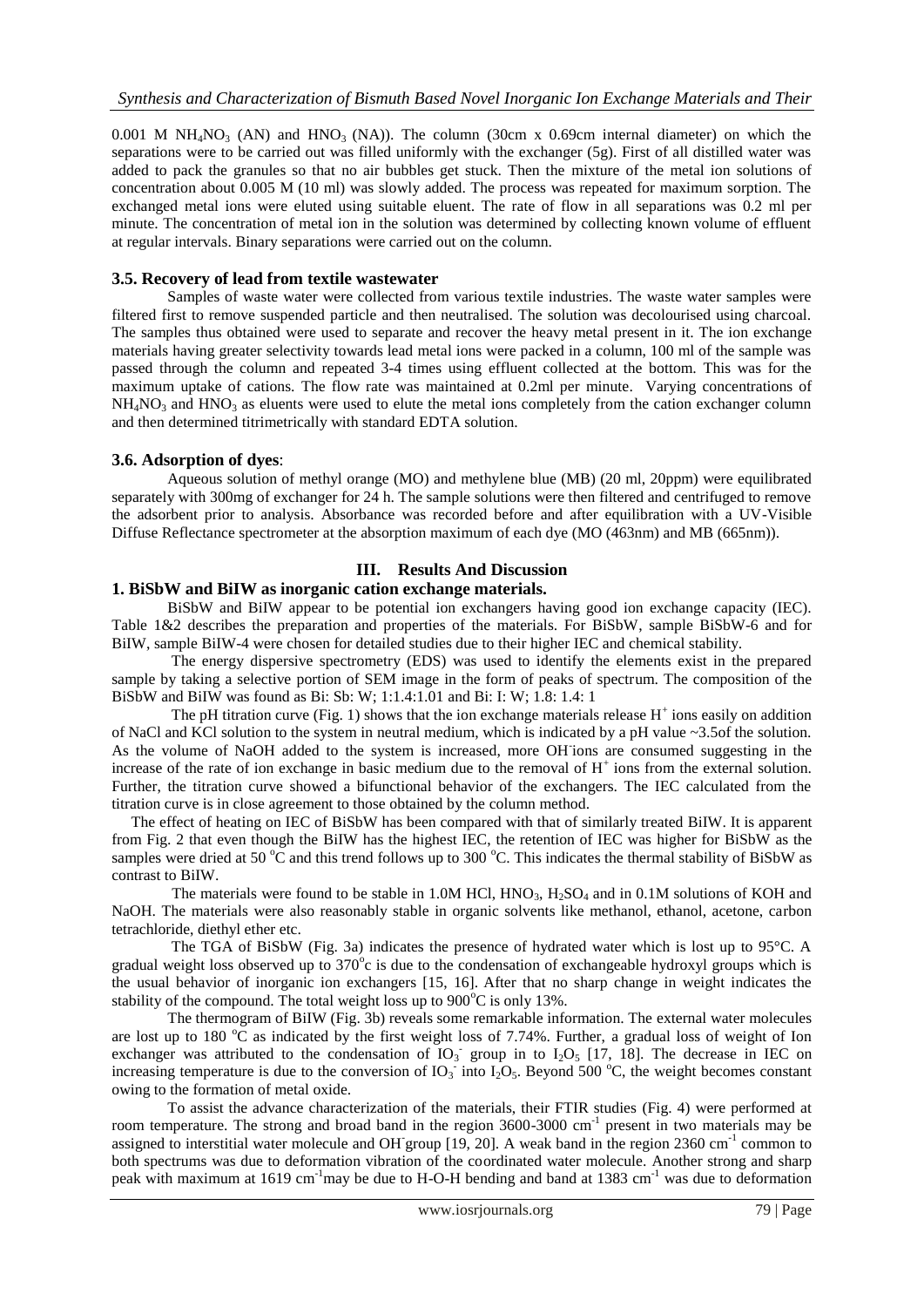vibrations of metal hydroxyl groups and interstitial water. The spectrum also shows strong band in the region 715 cm<sup>-1</sup> indicating the presence of tungstate and other bands in the region 800-420 cm<sup>-1</sup> was attributed to metal oxygen vibrations [21-23].

X-ray diffraction pattern of BiSbW and BiIW in  $H^+$  form reveals the fact that the exchangers are amorphous (Fig. 5).

 SEM images of BiSbW and BiIW (Fig. 6) reveal that the particles having an irregular shape and there is no sign of crystalline structure and these observations strongly support the amorphous nature of the materials.

 Distribution studies of metal ions (Fig .7) were carried out individually with the samples. Sorption of ions was found to be varied in different samples of exchanger. The distribution studies showed that the materials were found to possess exceptional high  $K_d$  values for  $Pb^{2+}$  and hence considered to be highly selective for  $Pb^{2+}$ . Pb(II) has been considered as a major polluting material in water. The separation capacity of these materials has been demonstrated by achieving some important binary separations such as Pb(II)-Hg(II) and Pb(II)- Ni(II) effectively.

 In order to select suitable eluents for each metal ion, distribution studies were carried out in different electrolytes. Varying molar concentrations of ammonium nitrate (AN) and nitric acid (NA) were used for this study. No significant sorption for Hg(II) and Ni(II) ions was noted in these electrolytes. Sorption of Pb(II) ions was found to be varied in different electrolyte solutions (Fig. 8). Table 3&4 summarizes the salient features of these separations. The separations are rather sharp and recovery is quantitative and reproducible.

Distribution coefficient  $(K_d)$  values were used as a measure of the selectivity of the materials for lead metal ions. The selectivity determines how competently the element of concern is separated from other elements. In order to reveal the practical usefulness of the material, quantitative separations of Pb(II) from textile industry effluents have been achieved using BiIW and BiSbW (table 5).

#### **2. BiSbW and BiIW as efficient dye adsorbents**

Again the analytical applications of the materials were studied by controlling the hazardous organic pollutants in waste water by adsorption of Methylene blue and methyl orange on these ion exchange surfaces. UV-Visible absorption spectrum of methyl orange and methylene blue before and after equilibration with the sorbents are shown in Fig. 9. The drastic change in the intensity of each peak at absorption maxima reveals the effectiveness of the adsorbents for removing these dyes from aqueous solution. Greater than 95% of Methylene blue and 80% of Methyl orange dyes were removed within 24 hours under stationary conditions. Since BiIW and BiSbW hold structural hydroxyl group, the dyes could be bond to the sorbents with hydrogen bonds or weak Van der Waal's forces. The high adsorption for methylene blue could be due to the positive charge on the hetero atom. Even small changes in the dye structure can significantly influence its adsorption capacity. In the spectrum of MO, the absorption maxima was shifted to higher wavelength region due to the change in pH of dye solution by the addition of weak acidic cation exchanger. The efficiency of BiIW and BiSbW towards removal of methyl orange and methylene blue from aqueous solution indicates their promising use in waste water containing dyes. Table 6 illustrates the experimental and calculated data for the removal of MB and MO from synthetic wastewater.

#### **IV. FIGURES AND TABLES**

Table-1 Conditions of synthesis and properties of different samples of Bismuth(III) antimonotungstate

|                    |      | Molar conc.(M) |      | Volume          |    |                        |              |
|--------------------|------|----------------|------|-----------------|----|------------------------|--------------|
| sample             | Bi   | Sb             | W    | mixing<br>ratio | рH | Appearance             | I.E.C(meq/g) |
| BiSbW1             | 0.05 | 0.05           | 0.05 | 1:1:1           |    |                        | 0.57         |
| BiSbW2             | 0.05 | 0.05           | 0.05 | 1:2:1           |    |                        | 0.55         |
| BiSbW3             | 0.05 | 0.05           | 0.05 | 1:1:2           |    | All forms white solids | 0.77         |
| BiSbW4             | 0.05 | 0.05           | 0.05 | 1:1:3           |    |                        | 0.70         |
| BiSbW <sub>5</sub> | 0.05 | 0.05           | 0.05 | 1:3:1           |    |                        | 0.82         |
| BiSbW6             | 0.05 | 0.05           | 0.05 | 1:2:3           |    |                        | 0.85         |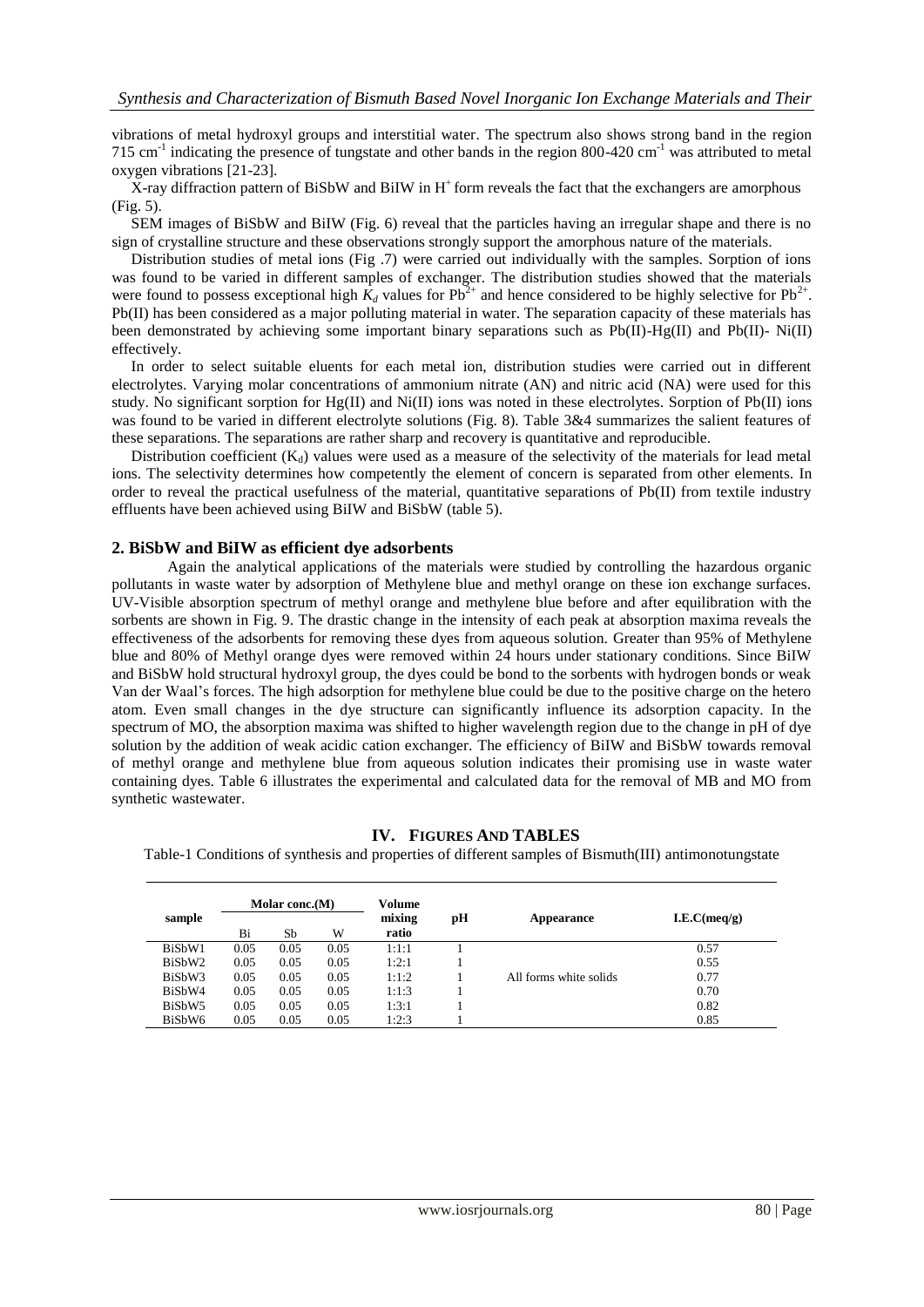| sample            | Molar conc.(M) |      |      |       | pН | Appearance      | I.E.C(meq/g) |
|-------------------|----------------|------|------|-------|----|-----------------|--------------|
|                   | Bi             |      | W    |       |    |                 |              |
| BiIW1             | 0.05           | 0.05 | 0.05 | 1:1:1 |    |                 | 1.75         |
| BiIW <sub>2</sub> | 0.05           | 0.05 | 0.05 | 1:2:1 |    | All forms white | 1.01         |
| BiIW <sub>3</sub> | 0.05           | 0.05 | 0.05 | 1:1:2 |    | solids          | 0.85         |
| BiIW4             | 0.05           | 0.05 | 0.05 | 1:1:3 |    |                 | 2.25         |
| BiIW <sub>5</sub> | 0.05           | 0.05 | 0.05 | 1:3:1 |    |                 | 0.98         |
| BiIW <sub>6</sub> | 0.05           | 0.05 | 0.05 | 1:2:3 |    |                 | 1.25         |

Table-2 Conditions of synthesis and properties of different samples of Bismuth(III) iodotungstate

**Table-3** Binary separation of metal ions on Bismuth iodotungstate

| <b>Separations</b> | <b>Separation</b> | Eluent          | Metal ion $(mg)$ |        | % efficiency |
|--------------------|-------------------|-----------------|------------------|--------|--------------|
| achieved           | factor            |                 | Loaded           | Eluted |              |
| Hg(II)             | 26.32             | 0.01M AN        | 5.01             | 4.87   | 97.21        |
| Pb(II)             |                   | $1M$ NA+0.1M AN | 4.04             | 3.91   | 96.78        |
| Ni(II)             | 75.91             | 0.01M AN        | 1.39             | 1.34   | 96.40        |
| Pb(II)             |                   | $1M$ NA+0.1M AN | 4.04             | 3.98   | 98.51        |
|                    |                   |                 |                  |        |              |

**Table-4** Binary separation of metal ions on Bismuth antimonotungstate

| <b>Separations</b> | <b>Separation</b> | Eluent          | Metal ion $(mg)$ |        | % efficiency |
|--------------------|-------------------|-----------------|------------------|--------|--------------|
| achieved           | factor            |                 | Loaded           | Eluted |              |
| Hg(II)             | 141.89            | 0.01M AN        | 5.01             | 4.42   | 88.23        |
| Pb(II)             |                   | $1M$ NA+0.1M AN | 4.04             | 3.65   | 90.34        |
| Ni(II)             | 11.25             | 0.01M AN        | 1.39             | 1.24   | 87.05        |
| Pb(II)             |                   | $1M$ NA+0.1M AN | 4.04             | 3.53   | 87.62        |
|                    |                   |                 |                  |        |              |

#### **Table-5** Removal of Pb(II) from textile industry effluents

| Metal Ion |                   | <b>BiIW</b> Column |           | <b>BiSbW Column</b> |           |
|-----------|-------------------|--------------------|-----------|---------------------|-----------|
|           | Initial Conc.(mg) | Final Conc.(mg)    | % Removal | Final Conc.(mg)     | % Removal |
| Pb(II)    | 2.56              | 0.61               | 76.17     | 0.76                | 70.31     |

**Table-6** Efficiency of synthesized materials as dye adsorbents

| Dye solution | pH(initial) | % of removal on BiIW | % of removal on BiSbI |
|--------------|-------------|----------------------|-----------------------|
| МB           | 6.0         | 98.76                | 95.60                 |
| MO           |             | 88.82                | 82.02                 |

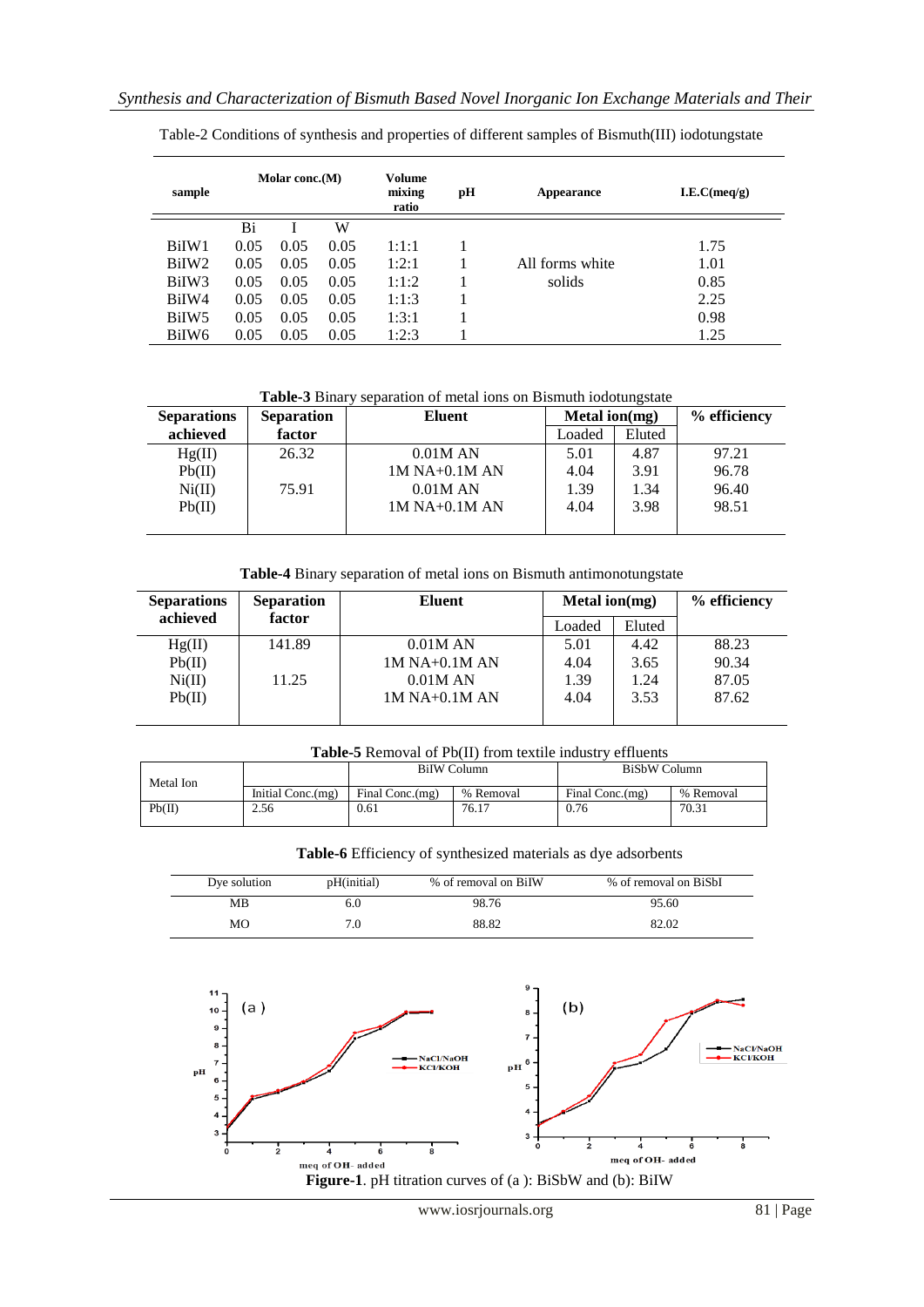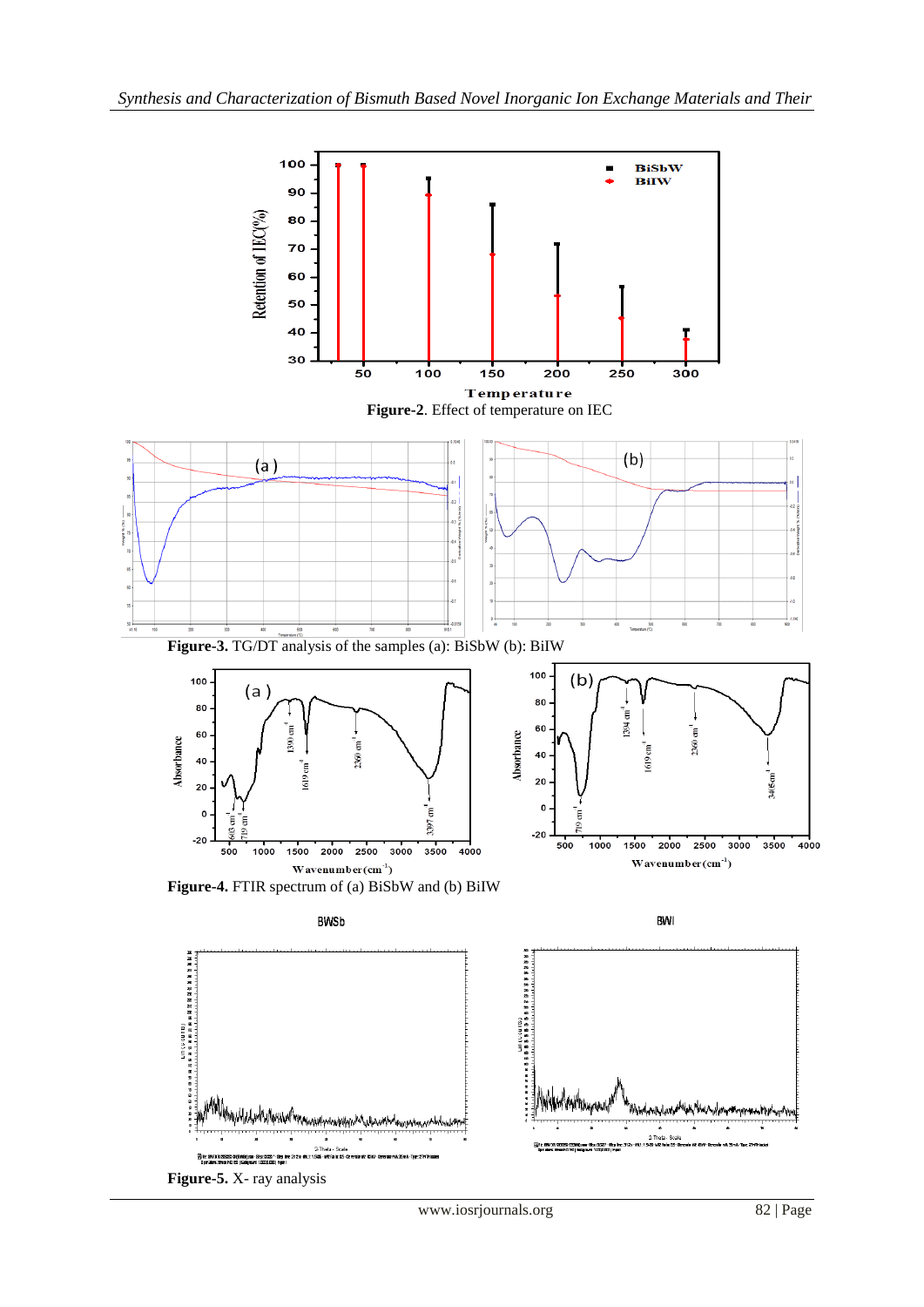*Synthesis and Characterization of Bismuth Based Novel Inorganic Ion Exchange Materials and Their* 







**Figure-8.** K<sub>d</sub> values of Pb<sup>2+</sup> ions in different electrolyte concentration (AN: Ammonium nitrate, NA: Nitric acid)